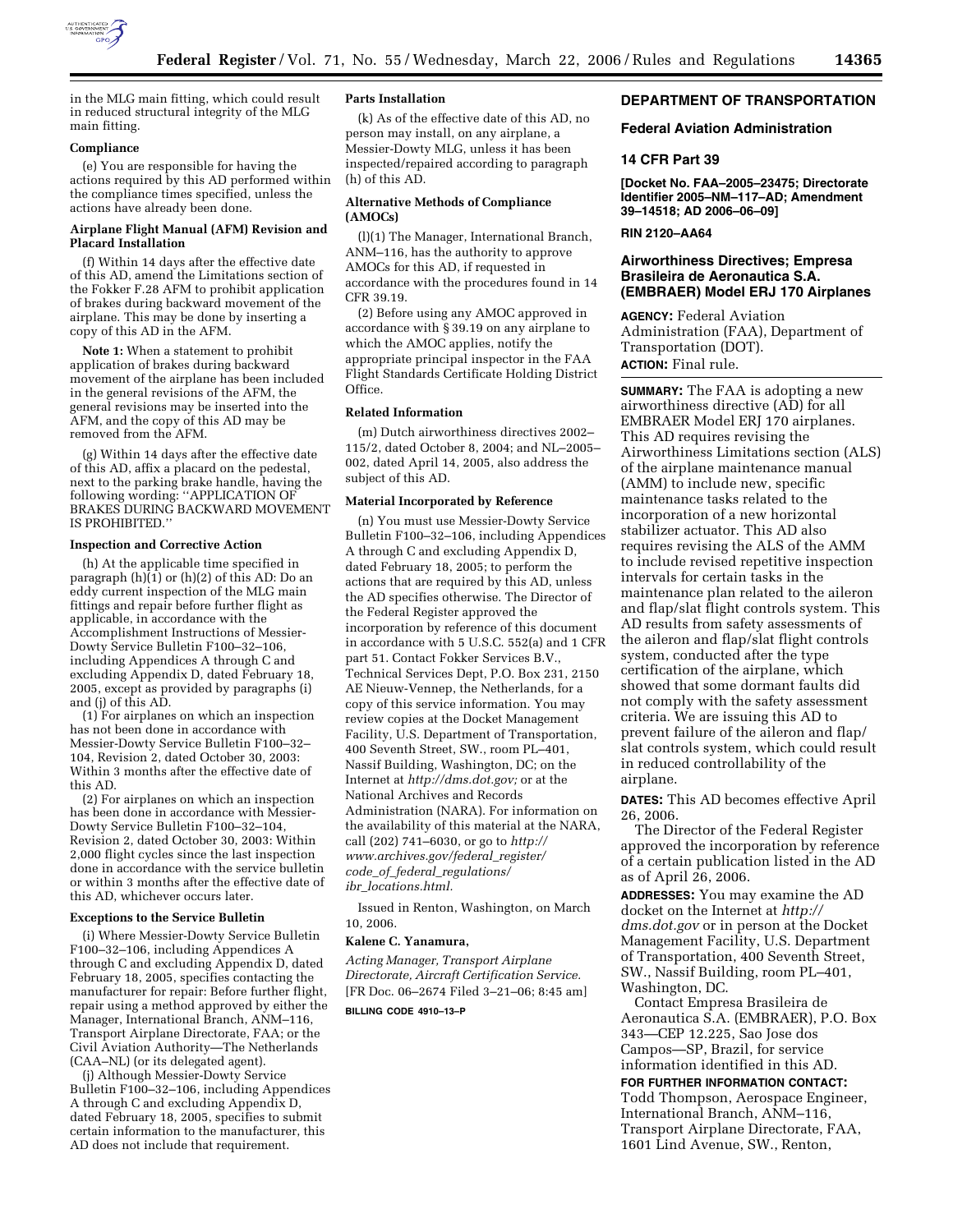Washington 98055–4056; telephone (425) 227–1175; fax (425) 227–1149. **SUPPLEMENTARY INFORMATION:** 

### **Examining the Docket**

You may examine the airworthiness directive (AD) docket on the Internet at *http://dms.dot.gov* or in person at the Docket Management Facility office between 9 a.m. and 5 p.m., Monday through Friday, except Federal holidays. The Docket Management Facility office (telephone (800) 647–5227) is located on the plaza level of the Nassif Building at the street address stated in the **ADDRESSES** section.

### **Discussion**

The FAA issued a notice of proposed rulemaking (NPRM) to amend 14 CFR part 39 to include an AD that would apply to all EMBRAER Model ERJ 170 airplanes. That NPRM was published in the **Federal Register** on January 4, 2006 (71 FR 290). That NPRM proposed to require revising the Airworthiness Limitations section (ALS) of the airplane maintenance manual (AMM) to include new, specific maintenance tasks related to the incorporation of a new horizontal stabilizer actuator. That NPRM also proposed to require revising the ALS of the AMM to include revised repetitive inspection intervals for certain tasks in the maintenance plan related to the aileron and flap/slat flight controls system.

### **Comments**

We provided the public the opportunity to participate in the development of this AD. We have considered the single comment received. The commenter, the Airline Pilots Association, International, supports the NPRM.

### **Conclusion**

We have carefully reviewed the available data, including the comment received, and determined that air safety and the public interest require adopting the AD as proposed.

# **Costs of Compliance**

This AD will affect about 42 airplanes of U.S. registry. The required actions will take about 1 work hour per airplane, at an average labor rate of \$65 per work hour. Based on these figures, the estimated cost of the AD for U.S. operators is \$2,730, or \$65 per airplane.

### **Authority for This Rulemaking**

Title 49 of the United States Code specifies the FAA's authority to issue rules on aviation safety. Subtitle I, Section 106, describes the authority of the FAA Administrator. Subtitle VII,

Aviation Programs, describes in more detail the scope of the Agency's authority.

We are issuing this rulemaking under the authority described in Subtitle VII, Part A, Subpart III, Section 44701, ''General requirements.'' Under that section, Congress charges the FAA with promoting safe flight of civil aircraft in air commerce by prescribing regulations for practices, methods, and procedures the Administrator finds necessary for safety in air commerce. This regulation is within the scope of that authority because it addresses an unsafe condition that is likely to exist or develop on products identified in this rulemaking action.

## **Regulatory Findings**

We have determined that this AD will not have federalism implications under Executive Order 13132. This AD will not have a substantial direct effect on the States, on the relationship between the national government and the States, or on the distribution of power and responsibilities among the various levels of government.

For the reasons discussed above, I certify that this AD:

(1) Is not a ''significant regulatory action'' under Executive Order 12866;

(2) Is not a ''significant rule'' under DOT Regulatory Policies and Procedures (44 FR 11034, February 26, 1979); and

(3) Will not have a significant economic impact, positive or negative, on a substantial number of small entities under the criteria of the Regulatory Flexibility Act.

We prepared a regulatory evaluation of the estimated costs to comply with this AD and placed it in the AD docket. See the **ADDRESSES** section for a location to examine the regulatory evaluation.

# **List of Subjects in 14 CFR Part 39**

Air transportation, Aircraft, Aviation safety, Incorporation by reference, Safety.

## **Adoption of the Amendment**

■ Accordingly, under the authority delegated to me by the Administrator, the FAA amends 14 CFR part 39 as follows:

# **PART 39—AIRWORTHINESS DIRECTIVES**

■ 1. The authority citation for part 39 continues to read as follows:

**Authority:** 49 U.S.C. 106(g), 40113, 44701.

### **§ 39.13 [Amended]**

■ 2. The Federal Aviation Administration (FAA) amends § 39.13 by adding the following new airworthiness directive (AD):

# **2006–06–09 Empresa Brasileira de**

**Aeronautica S.A. (EMBRAER):**  Amendment 39–14518. Docket No. FAA–2005–23475; Directorate Identifier 2005–NM–117–AD.

#### **Effective Date**

(a) This AD becomes effective April 26, 2006.

### **Affected ADs**

(b) None.

#### **Applicability**

(c) This AD applies to all EMBRAER Model ERJ 170–100 LR, –100 STD, –100 SE, and –100 SU airplanes, certificated in any category.

### **Unsafe Condition**

(d) This AD results from safety assessments of the aileron and flap/slat flight controls system, conducted after the type certification of the airplane, which showed that some dormant faults did not comply with the safety assessment criteria. We are issuing this AD to prevent failure of the aileron and flap/ slat controls system, which could result in reduced controllability of the airplane.

### **Compliance**

(e) You are responsible for having the actions required by this AD performed within the compliance times specified, unless the actions have already been done.

## **Airplane Maintenance Manual (AMM) Revisions**

(f) Within 30 days after the effective date of this AD: Revise the Airworthiness Limitations section of the Instructions for Continued Airworthiness in the EMBRAER 170 AMM to include revisions to the maintenance tasks and repetitive inspections intervals, and applicable corrective actions that are approved by either the Manager, International Branch, ANM–116, Transport Airplane Directorate, FAA; or the Departmento de Aviacao Civil (DAC), (or its delegated agent). The revisions in paragraphs (f)(1) and (f)(2) of this AD are approved methods.

(1) EMBRAER Temporary Revision (TR) 1– 3 of the EMBRAER 170 Maintenance Review Board (MRB) Report MRB–1621, dated December 27, 2004, to the EMBRAER 170 AMM includes revised repetitive inspection intervals for MRB tasks 27–11–00–002 (Operational Check of Control-Yoke Disconnect System) and 27–11–11–001 (Operational Check of Aileron Override Unit). Where the revision requires a compliance time that is less than 700 flight hours after the effective date of this AD, do the action within 700 flight hours after the effective date of this AD. Thereafter, except as provided by paragraph (h) of this AD, no alternative inspection intervals may be approved.

(2) The revised EMBRAER 170 AMM maintenance tasks identified in Table 1 of this AD include new maintenance tasks and inspections related to the incorporation of a new horizontal stabilizer actuator. Thereafter, except as provided by paragraph (h) of this AD, no alternative tasks or inspections may be approved.